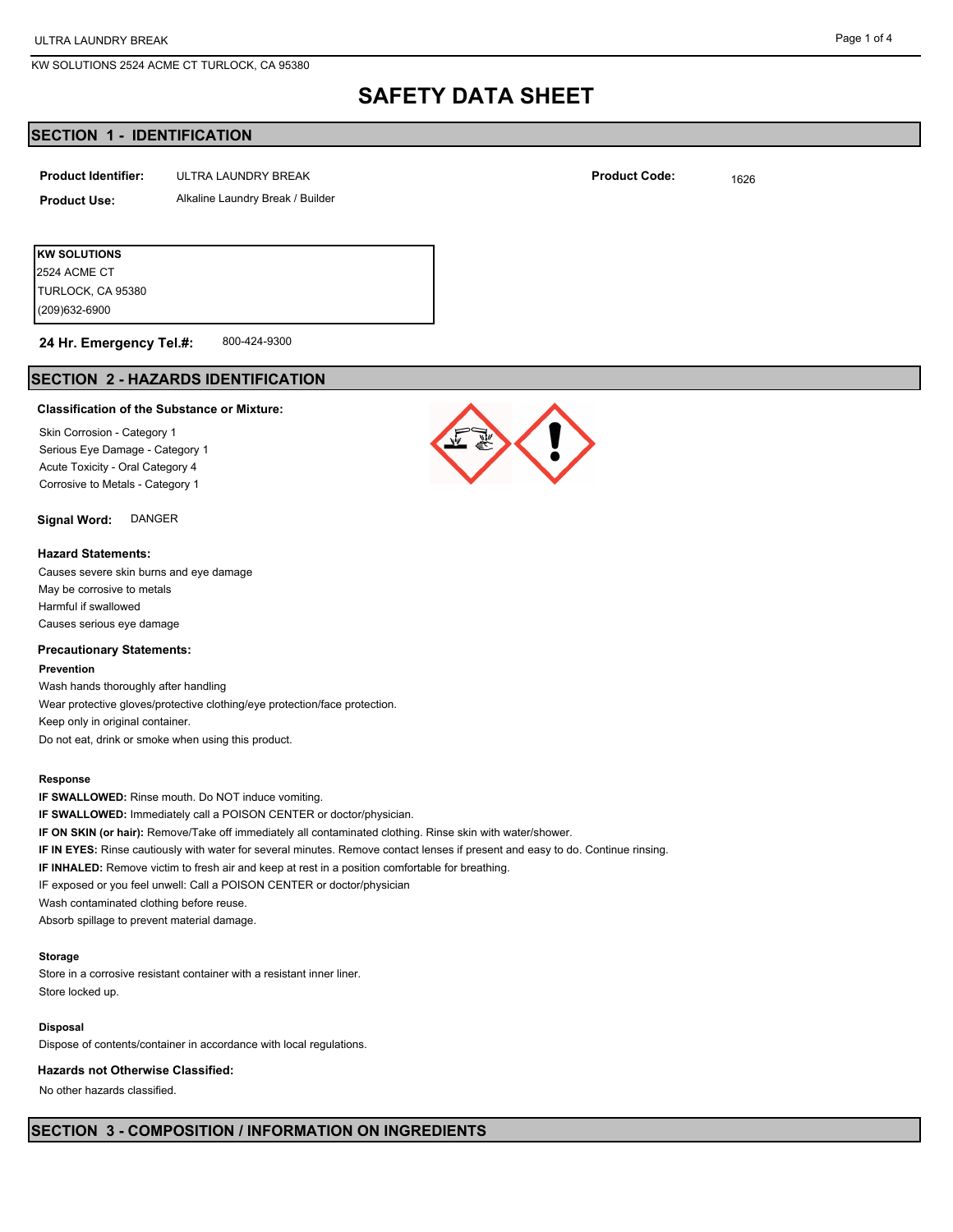# **SAFETY DATA SHEET**

| <b>Ingredient</b>        | <b>Synonym</b>       | <b>ICAS Number</b> | <b>Concentration</b> |
|--------------------------|----------------------|--------------------|----------------------|
| <b>ISODIUM HYDROXIDE</b> | <b>ICAUSTIC SODA</b> | 1310-73-2          | 20-25%               |
| <b>IPOLYACRYLIC ACID</b> | N/A                  | 9003-04-7          | $3 - 5%$             |
| ______________________   |                      |                    |                      |

## **SECTION 4 - FIRST-AID MEASURES**

**Inhalation:** Get medical advice/attention if you feel unwell or are concerned.

**Skin Contact:** Take off immediately contaminated clothing, shoes and leather goods (e.g. watchbands, belts). Rinse skin with lukewarm, gently flowing water/shower with a flushing duration of 60 minutes. Immediately call POISON CENTER/doctor. Wash contaminated clothing before re-use.

**Eye Contact:** Remove source of exposure or move person to fresh air. Rinse eyes cautiously with lukewarm, gently flowing water for several minutes, while holding the eyelids open. Remove contact lenses, if present and easy to do. Continue rinsing for 60 minutes. Take care not to rinse contaminated water into the unaffected eye or into the face. Immediately call a POISON CENTER/doctor. Continue rinsing until medical aid is available.

**Ingestion:** Immediately call a POISON CENTER/doctor. Do NOT induce vomiting. If vomiting occurs naturally, lie on your side, in the recovery position.

**Most Important Symptoms and Effects, both Acute and Delayed:** Causes severe skin burns and eye damage, burning of the mouth, throat, and esophagus.

**Indication of any Immediate Medical Attention and Special Treatment Needed:** Treat symptomatically

### **SECTION 5 - FIRE-FIGHTING MEASURES**

**Extinguishing Media:** Use water spray, powder, foam, carbon dioxide.

**Special hazards arising from the substance or mixture:** Hot or molten material can react violently with water. Can react with certain metals, such as aluminum, to generate flammable Hydrogen gas.

**Flammability classification (OSHA 29 CFR 1910.106) (Hazcom 2012):** Non flammable

**Hazardous Combustion Products:** May cause fire and explosions when in contact with incompatible materials.

**Special protective equipment and precautions for firefighters:** In the event of a fire, wear full protective clothing and NIOSH-approved self-contained breathing apparatus.

## **SECTION 6 - ACCIDENTAL RELEASE MEASURES**

**Personal precautions, protective equipment and emergency procedures:** Ventilate area of leak or spill. Wear appropriate personal protective equipment as specified in Section 8. Isolate hazard area. Keep unnecessary and unprotected personnel from entering. **Methods and materials for containment and cleaning up:** Contain and recover liquid when possible. Do not let product enter drains. Residues from spills can be diluted with water, neutralized with dilute acid and collected with dry earth, sand or other non-combustible material and disposed of in appropriate container.

#### **SECTION 7 - HANDLING AND STORAGE**

**Precautions for Safe Handling:** Wear at least chemical resistant gloves and eye protection, face shield, and chemical resistant garments when handling, moving or using this product. Do not contaminate water, food, or feed by storage or disposal.

**Conditions for Safe Storage:** Keep product in tightly closed container when not in use. Do not drop, roll, or skid drum. Store in a cool, dry, well-ventilated area away from heat or open flame.

**Incompatible Materials:** Avoid strong oxidizing agents, soft metals, acids, and heat.

### **SECTION 8 - EXPOSURE CONTROLS / PERSONAL PROTECTION**

| <b>Chemical Identity</b> | <b>ICAS Number</b> | 'Type      | <b>Exposure Limit Values</b> | <b>ISource</b> |
|--------------------------|--------------------|------------|------------------------------|----------------|
| <b>ISODIUM HYDROXIDE</b> | 1310-73-2          | PEL        | $2 \text{ mg/m}$             | <b>OSHA</b>    |
|                          |                    | <b>REL</b> | $2 \text{ mg/m}$             | <b>NIOSH</b>   |
|                          |                    | <b>TLV</b> | $2 \text{ mg/m}$             | <b>ACGIH</b>   |

**Ventilation and engineering measures:** Forced air, local exhaust, or open air is adequate.

**Respiratory Protection:** Not a respiratory irritant unless dealing with a mist form, then wear appropiate NIOSH respirator.

**Skin Protection:** Wear chemical resistant gloves and chemical resistant garments when handling, wash garments before re-use.

**Eye/Face Protection:** Wear safety glasses, goggles and/or face shield to prevent eye contact.

**Other Protective Equipment:** Eye wash facility and emergency shower should be in close proximity.

**General Hygiene Conditions:** Do not eat, drink or smoke when using this product. Wash thoroughly after handling. Remove and wash contaminated clothing before re-use. Handle in accordance with good industry hygiene and safety practice.

## **SECTION 9 - PHYSICAL AND CHEMICAL PROPERTIES**

**Appearance:** Clear colorless liquid **Odor:** Odorless **pH:** >12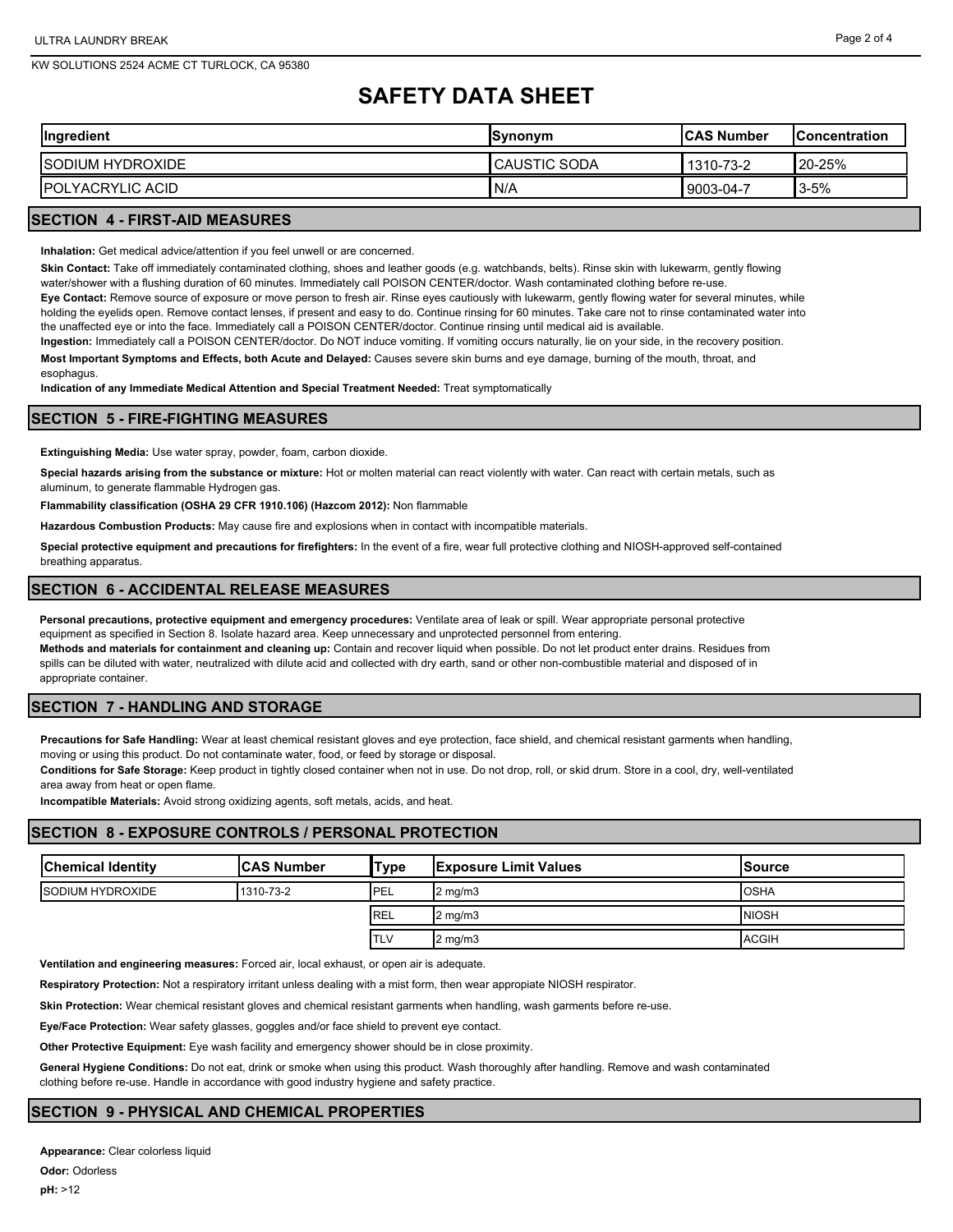# **SAFETY DATA SHEET**

**Flash point:** Not applicable

**Flammability (solid, gas):** Non flammable **Lower flammable limit (% by vol.):** Not applicable **Upper flammable limit (% by vol.):** Not applicable **Vapor pressure (mm Hg):** No information available **Vapor density (air=1):** No information available Specific gravity: 1.27 g/mL **Solubility in water:** Complete **Auto ignition temperature:** No information available **Decomposition temperature:** No information available **Viscosity:** 13 cP at 20ºC / 68ºF

## **SECTION 10 - STABILITY AND REACTIVITY**

**Reactivity:** Reactive with oxidizing agents, reducing agents, metals, acids and alkalis.

**Chemical Stability:** Stable under normal conditions

**Possibility of Hazardous Reactions:** Reactive with oxidizing agents, reducing agents, metals, acids and alkalis.

**Conditions to Avoid:** Incompatible materials

**Incompatible Materials:** Contact with acids and organic halogen compounds, especially Trichloroethylene, may cause violent reactions.

**Hazardous Decomposition Products:** Sodium Oxide. Decomposition by reaction with certain metals releases flammable and explosive Hydrogen gas.

## **SECTION 11 - TOXICOLOGICAL INFORMATION**

#### **Information on likely routes of exposure:**

Routes of entry - inhalation: YES

Routes of entry - skin & eye: YES

Routes of entry - ingestion: YES

#### **Potential Health Effects:**

**Signs and symptoms of short term (acute) exposure:**

**Inhalation:** Severe irritant. Effects from inhalation of mist vary from mild irritation to serious damage of the upper respiratory tract, depending on severity of exposure. Symptoms may include sneezing, sore throat or runny nose. Severe pneumonitis may occur.

**Ingestion:** Corrosive! Swallowing may cause severe burns of mouth, throat, and stomach. Severe scarring of tissue and death may result. Symptoms may include bleeding, vomiting, diarrhea, fall in blood pressure. Damage may appears days after exposure.

**Skin:** Corrosive! Contact with skin can cause irritation or severe burns and scarring with greater exposures.

**Eye:** Causes irritation of eyes, and with greater exposures it can cause burns that may result in permanent impairment of vision, even blindness.

**Potential Chronic Health Effects:** Prolonged contact with dilute solutions or dust has a destructive effect upon tissue.

**Carcinogenicity:** No components are listed as carcinogens by ACGIH, IARC, OSHA, or NTP.

**Mutagenicity:** Not known to have mutagenic effects in humans or animals.

**Reproductive effects:** No information available

**Sensitization to material:** NaOH is not considered to be a skin sensitizer.

**Specific target organ effects:** No information available

**Toxicological data:** The calculated ATE values for this mixture are:

ATE oral =  $445$ mg/kg (rat)

ATE dermal = >5000mg/kg (rabbit)

ATE inhalation = No information available

#### **SECTION 12 - ECOLOGICAL INFORMATION**

**Persistence and degradability:** Expected to readily biodegrade.

**Bioaccumulation potential:** No further relevant information available.

**Mobility in soil:** During movement through soil some ion exchange will occur. Also, some of the Hydroxide may remain in the aqueous phase and will move downward through soil in the direction of groundwater flow.